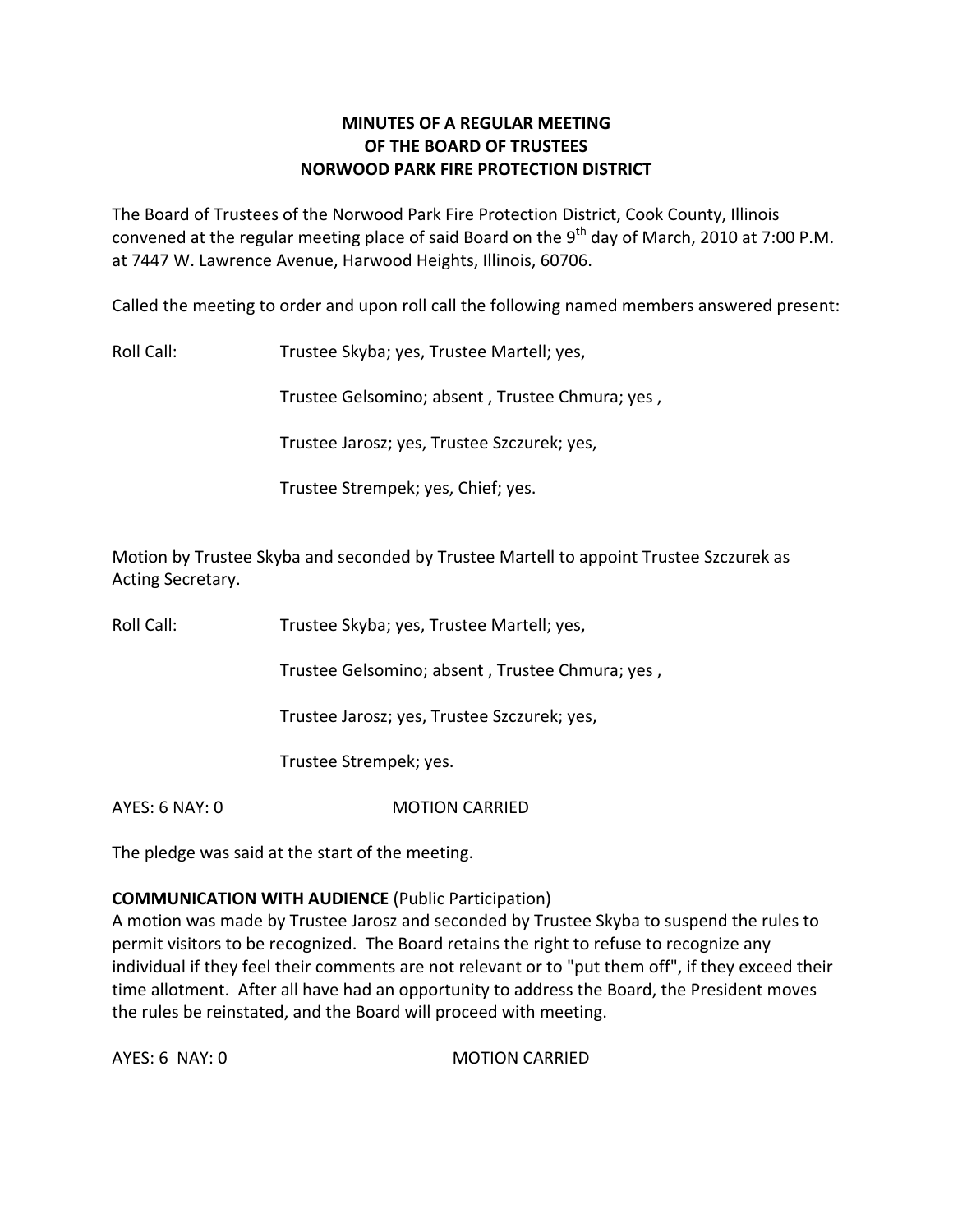A motion was made by Trustee Martell and seconded by Trustee Skyba to approve the payment of all current bills.

| Roll Call:     | Trustee Skyba; yes, Trustee Martell; yes,                                                                                                                   |
|----------------|-------------------------------------------------------------------------------------------------------------------------------------------------------------|
|                | Trustee Gelsomino; absent, Trustee Chmura; yes,                                                                                                             |
|                | Trustee Jarosz; yes, Trustee Szczurek; yes,                                                                                                                 |
|                | Trustee Strempek; yes.                                                                                                                                      |
| AYES: 6 NAY: 0 | <b>MOTION CARRIED</b>                                                                                                                                       |
|                | A motion was made by Trustee Skyba and seconded by Trustee Jarosz to approve the minutes<br>of the Regular meeting held on February 9 <sup>th</sup> , 2010. |
| Roll Call:     | Trustee Skyba; yes, Trustee Martell; abstain,                                                                                                               |
|                | Trustee Gelsomino; absent, Trustee Chmura; abstain,                                                                                                         |
|                | Trustee Jarosz; yes, Trustee Szczurek; yes,                                                                                                                 |
|                | Trustee Strempek; yes.                                                                                                                                      |
| AYES: 6 NAY: 0 | <b>MOTION CARRIED</b>                                                                                                                                       |

# **TREASURER'S REPORT**

Schedule of Assets (Arising from Cash Transactions) February 28, 2010

#### Assets

| Checking and money market accounts (interest rate): |   |           |
|-----------------------------------------------------|---|-----------|
| Plaza Bank checking (0.245%)                        | Ś | 402       |
| Plaza Bank money market (0.295%)                    |   | 970,203   |
| Plaza Bank checking- Public Education               |   | 573       |
| Plaza Bank ambulance billing money market (0.295%)  |   | 171,421   |
| Suburban Bank & Trust                               |   | 6,802     |
| Total checking and money market accounts            |   | 1,149,401 |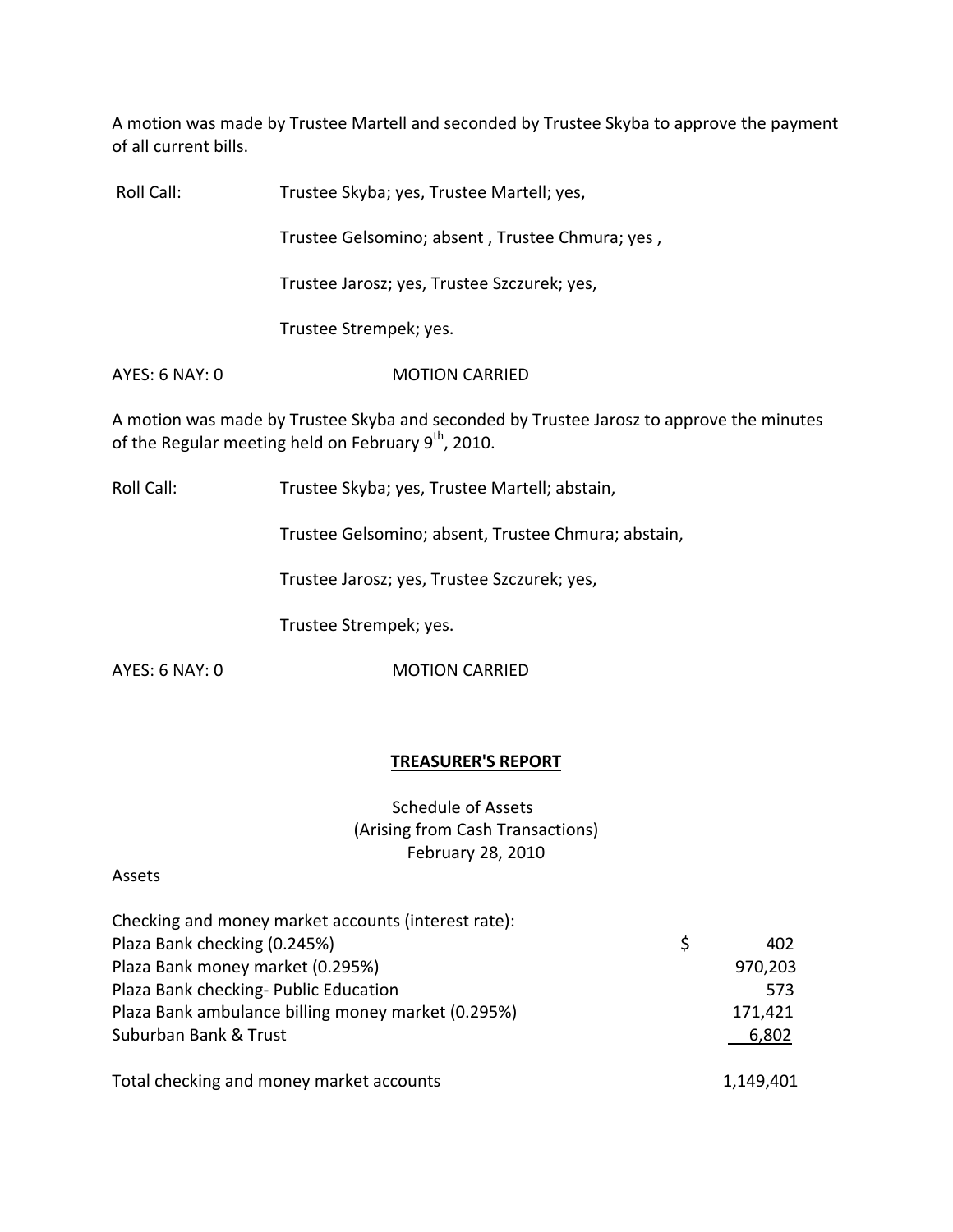| Certificates of deposit (interest rate and maturity):    |                    |
|----------------------------------------------------------|--------------------|
| Parkway Bank and Trust (4.34% 05/10/10)                  | 482,420            |
| Plaza Bank (3.07% 01/17/11)                              | 119,601            |
| Plaza Bank (2.23% 03/18/10)                              | 406,618            |
| Plaza Bank (2.00% 06/23/10)                              | 1,250,278          |
| Belmont Bank (4.10% 05/21/11)                            | 444,688            |
| Parkway Bank and Trust (4.35% 04/07/10)                  | 325,683            |
| Total certificates of deposit                            | 3,029,288          |
| Total checking, money market and certificates of deposit | <u>\$4,178,689</u> |

Trustee Martell stated that we have been receiving tax money. We opened a CD at Plaza Bank for \$600,000.00 at 1.4%, it is a breakable CD if needed. There is a CD that is going to mature on March 18<sup>th</sup> from Plaza for around \$400,000.00.

Motion by Trustee Strempek, seconded by Trustee Szczurek to approve the Treasurer's report as presented from the Financial Statement for February 2010**.**

| Roll Call:     | Trustee Skyba; yes, Trustee Martell; yes,       |
|----------------|-------------------------------------------------|
|                | Trustee Gelsomino; absent, Trustee Chmura; yes, |
|                | Trustee Jarosz; yes, Trustee Szczurek; yes,     |
|                | Trustee Strempek; yes.                          |
| AYES: 6 NAY: 0 | <b>MOTION CARRIED</b>                           |

#### **Chiefs Report:**

All Trustees received a copy of the alarm report.

All Trustees received a copy of the inspection report along with the list of completed inspections for this month.

Mabas expo at the Stephens convention center on March 24<sup>th</sup> from 5:30 to 6:30. Chief sent everybody an invitation and rsvp due by the 12<sup>th</sup>. This is a great opportunity to see the Fire/rescue capabilities that we have at our fingertips. Some of the equipment is ours and some we share ownership with our division. Chief hopes all can make it please let him know.

Commander Carpino fell off of a step ladder while opening a knox box on a fire alarm and injured his shin, neck and back. He was reevaluated today by his Chiropractor. Lt. Johnson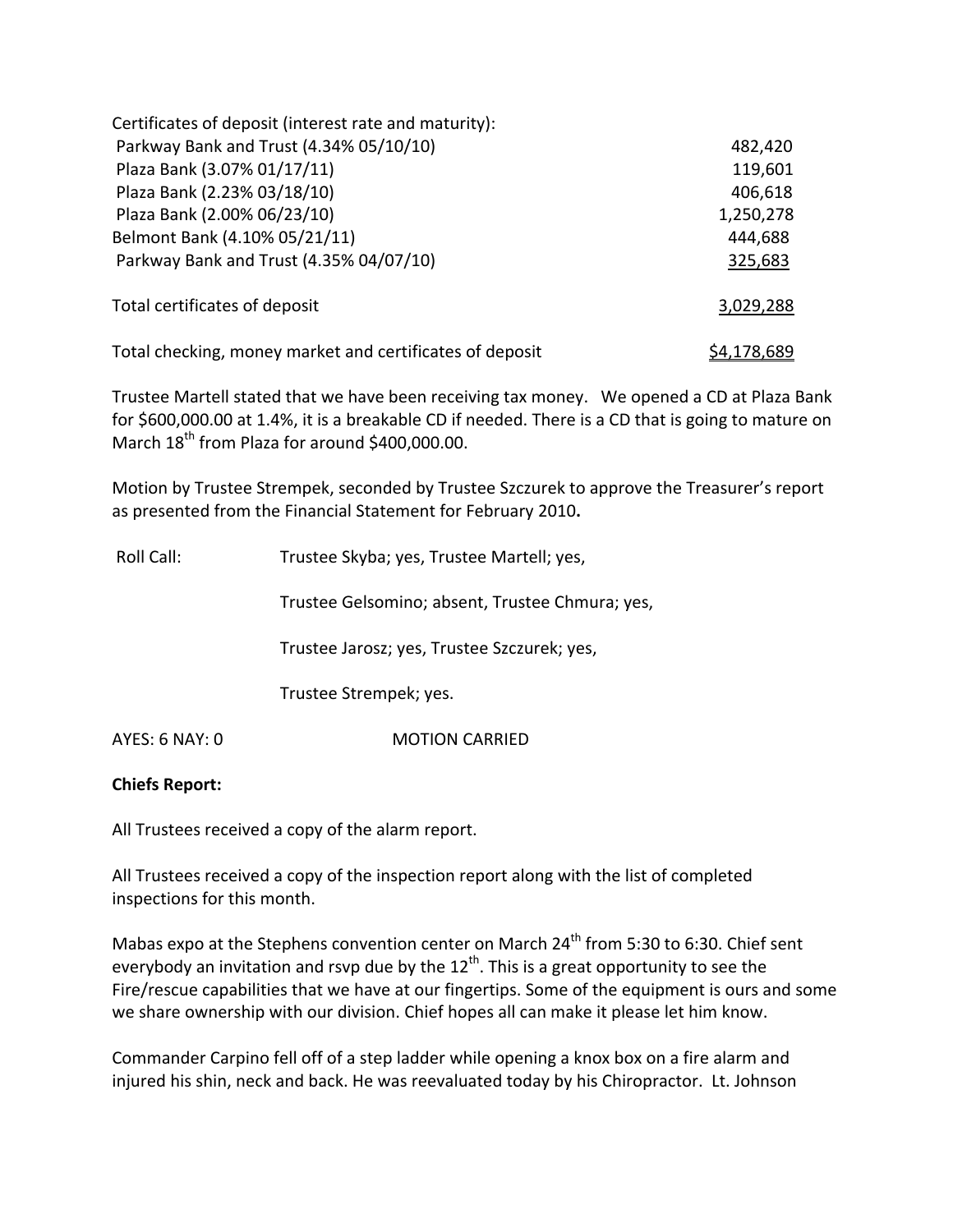returned to work last week under light duty until he has his iv pic line removed tomorrow, then he will be cleared for full duty.

VFW awards were last night, Lt Koszczuk and his crew received the award for saving a woman who was choking. The woman had turned blue and was not breathing. They removed a foreign object from her trachea and she recovered.

Chief attended the Cook County 911 meeting for the annual grant award. We usually receive about \$2500 but this year we will be receiving \$1100 due to low funds.

Squad #111 is still waiting for a few parts to complete the installation of the lights and siren. We hope to be completed in the next two weeks.

The Dental renewal is on the agenda, everybody should have a spreadsheet from our broker with the quotes. Several companies declined to quote and another does not match up with the benefits. The only other quote is higher than Ameritas. Blue Cross renewal is in August and they have some mandated changes that do not compare to our collective bargaining agreement. The co pay for some Drs. Visit increases from \$10 to \$30 and the ER deductible changes from \$50 to \$150.

The Chief has been in contact with Dan Raz our summer intern from last year. He is interested in coming back this year if it is available. Last year we had him for 10 weeks which allowed him to come back for 1 week at Christmas. If we are going to continue the program, It would be great not to have to train another person.

A motion was made by Trustee Skyba and seconded by Trustee Martell to accept the Chiefs report as presented for February 2010.

AYES: 6 NAY: 0 MOTION CARRIED

# **Presidents Report:**

Trustee Chmura discussed the tax appeals, he said if we discuss as a whole over the internet it could be a violation of the open meetings act. If the larger groups involved in the tax appeals want to move forward we will also go along with it. The Chief will send an email explaining what is proposed and if there is a question or comment by a Trustee, they will call the Chief directly. If there are questions, it will be placed on the agenda.

# **Committee Reports:**

Finance Committee‐ Chairman Trustee Chmura stated he has nothing to report at this time.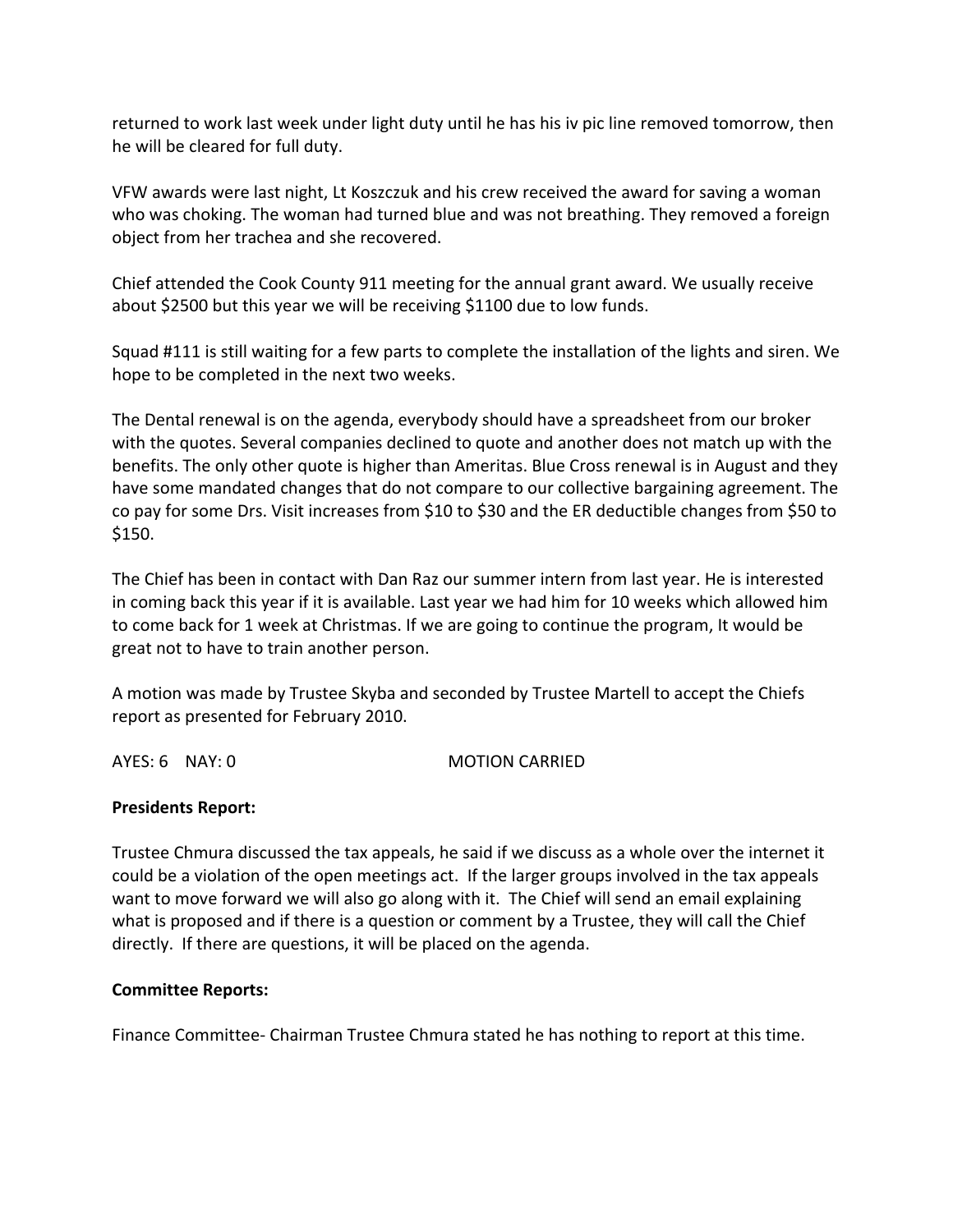Building and Equipment Committee‐ Chairman Trustee Gelsomino is not present. Chief Stenson reported that the tuck pointing job is on the agenda, they received 3 quotes. Discussion.

On March  $22^{nd}$  at noon there will be a Committee meeting to plan and discuss future purchases.

Technology and PR Media Committee‐ Chairman Trustee Strempek stated there is nothing to report at this time.

Policy Committee‐ Chairman Trustee Skyba stated that the Ameritas Dental Policy is on the agenda for approval. Discussion if this should have been part of the Finance Committee.

Pension Fund‐ Trustee Chmura and Trustee Martell stated there is nothing to report. There will be a meeting in April. Trustee Martell states that he will call MB Financial to make sure the money was transferred.

#### **Old Business:**

None.

#### **New Business**:

Motion by Trustee Skyba and seconded by Trustee Jarosz to approve the proposal from Ameritas Insurance Company starting April 1<sup>st</sup>, 2010 for the Norwood Park Fire Protection District's Dental insurance policy.

Roll Call: Trustee Skyba; yes, Trustee Martell; yes,

Trustee Gelsomino; absent, Trustee Chmura; yes,

Trustee Jarosz; yes, Trustee Szczurek; yes,

Trustee Strempek; yes.

AYES: 6 NAY: 0 MOTION CARRIED

Motion by Trustee Martell and seconded by Trustee Strempek to approve Felber's Tuckpointing Company to repair the tuck pointing on the addition of the Fire Station at a cost not to exceed \$3,500.00.

Roll Call: Trustee Skyba; yes, Trustee Martell; yes,

Trustee Gelsomino; absent, Trustee Chmura; yes,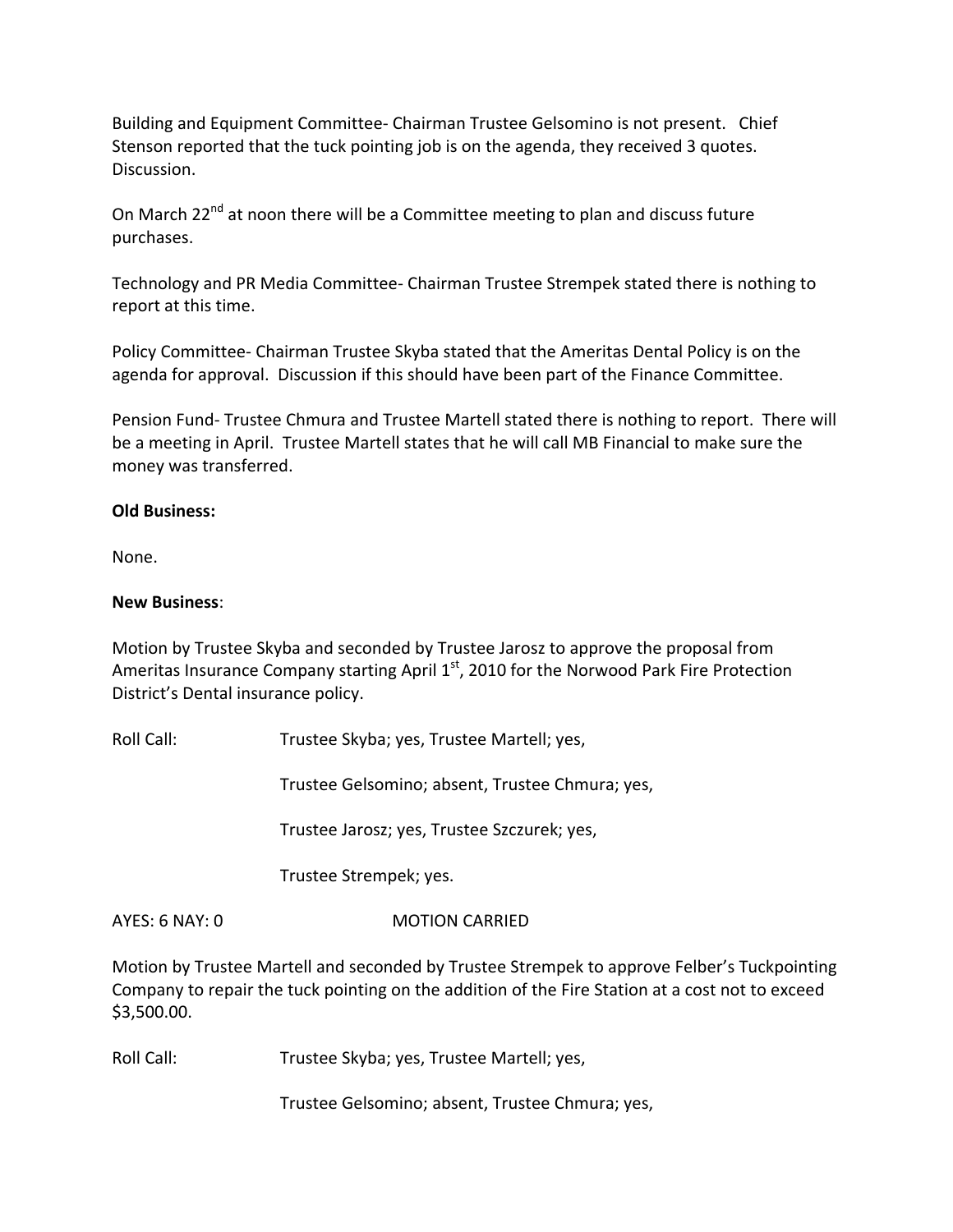#### Trustee Jarosz; yes, Trustee Szczurek; yes,

Trustee Strempek; yes.

#### AYES: 6 NAY: 0 **MOTION CARRIED**

Trustee Chmura asked Commissioner Rinaldi to give his report. Commissioner Rinaldi stated that they had a meeting on March 2<sup>nd</sup> and they elected officers, discussed upcoming training and talked about entry level testing and being happy with the company that was used. Commissioner Rinaldi was elected President and Commissioner Lymperopulos was elected Secretary. There has been a schedule typed up and the Commissioners will attend Board Meetings only after they have had a meeting.

Motion by Trustee Skyba and seconded by Trustee Jarosz to adopt and approve Resolution #10‐ 1, the Norwood Park Fire Protection District Investment Policy.

Trustee Martell stated that there were 2 changes. Authorizing investments to include CDARS. Trustee Martell explained what this is. The other change was Monies over FDIC insurance that has to be collateralized. Discussion.

| Roll Call:     | Trustee Skyba; yes, Trustee Martell; yes,       |
|----------------|-------------------------------------------------|
|                | Trustee Gelsomino; absent, Trustee Chmura; yes, |
|                | Trustee Jarosz; yes, Trustee Szczurek; yes,     |
|                | Trustee Strempek; yes.                          |
| AYES: 6 NAY: 0 | <b>MOTION CARRIED</b>                           |

Motion by Trustee Martell and seconded by Trustee Szczurek to approve the depository institutions doing business with the Norwood Park Fire Protection District including Plaza Bank, Parkway Bank, Belmont Bank, Midwest Bank, Illinois Funds, PNC Bank, Bank of America, JP Morgan Chase and Suburban Bank and Trust.

Trustee Skyba asked if this limits us on where we can invest our funds. Trustee Martell stated that we try to keep our money local.

Roll Call: Trustee Skyba; yes, Trustee Martell; yes,

Trustee Gelsomino; absent, Trustee Chmura; yes,

Trustee Jarosz; yes, Trustee Szczurek; yes,